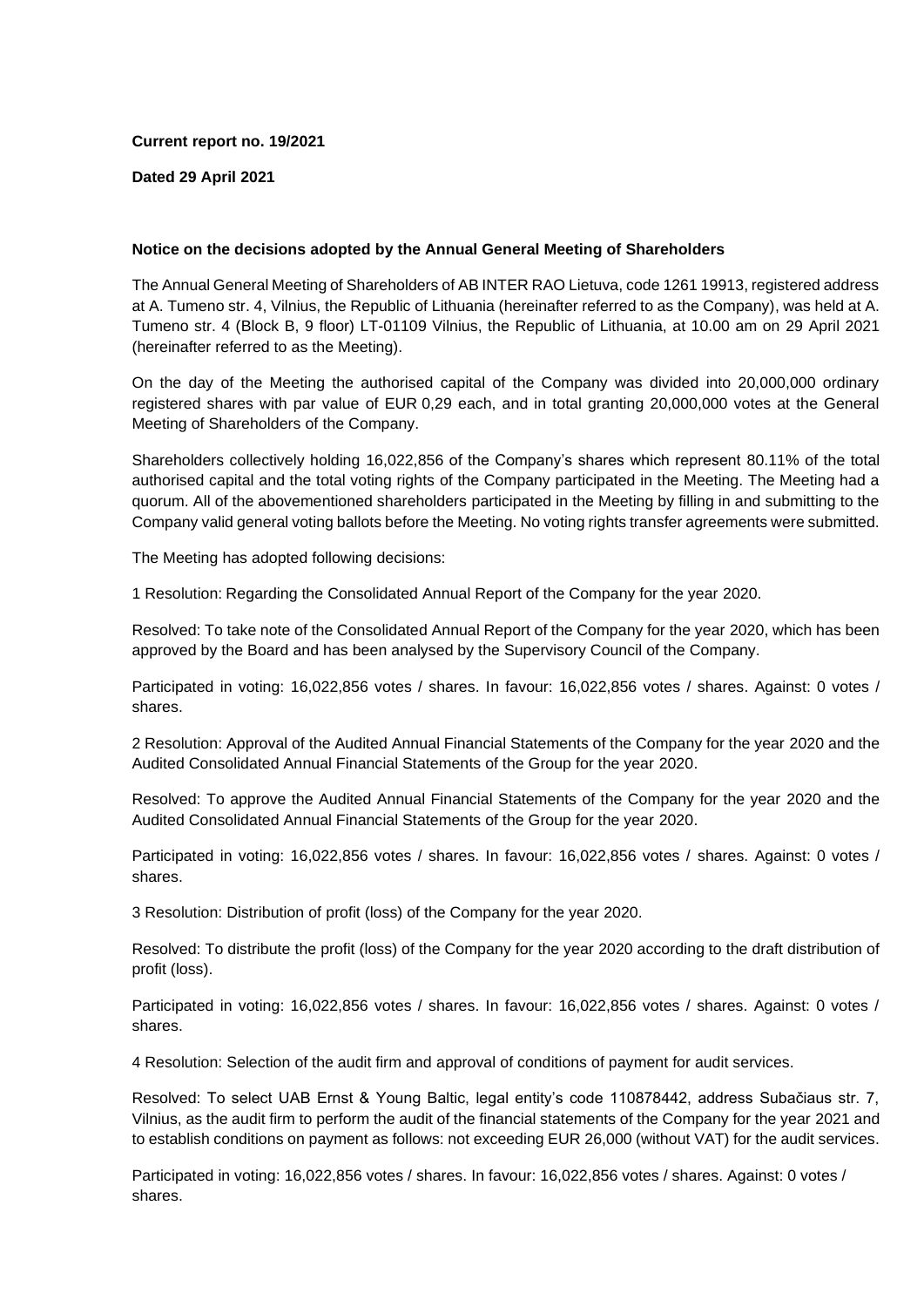5 Resolution: Election of member of Supervisory Council.

Resolved: To elect as the member of the Supervisory Council of the Company:

Alexey Levchenko

Participated in voting: 16,022,856 votes / shares. In favour: 16,022,856 votes / shares. Against: 0 votes / shares;

6 Resolution: Approval of Remuneration policy of the Company.

Resolved: To approve the Remuneration policy of the Company.

Participated in voting: 16,022,856 votes / shares. In favour: 16,022,856 votes / shares. Against: 0 votes / shares;

7 Resolution: Approval of the new wording of Articles of association of the Company.

Resolved:

7.1) To approve the New Wording of Articles of association of the Company according with the actual Wording of Republic of Lithuania Law on Companies.

7.2) To assign the General Director of the Company Mr Giedrius Balčiūnas, to sign the New Wording of the Аrticles of Аssociation of the Company and any other necessary documents for the registration of the New wording of the Аrticles of Аssociation of the Company with the Register of Legal Entities of the Republic of Lithuania; prepare, sign and submit to the Register of Legal Entities of the Republic of Lithuania and other entities or institutions all and any necessary documents and perform any actions related therewith.

Participated in voting: 16,022,856 votes / shares. In favour: 16,022,856 votes / shares. Against: 0 votes / shares;

According to the 3 Resolution on distribution of profit (loss) of the Company for the year 2020, the Meeting decided on payment of dividends on the following terms:

- − total amount of dividends to be paid EUR 11,000,000;
- − dividend per one share EUR 0,55;
- − record date end of the business day on 13 May 2021;
- − dividend payment date 25 May 2021.

# **Information about elected members of the Supervisory Council of the Company:**

# **Mr. Alexey Levchenko**

### **Education:**

National Research University "Moscow Power Engineering Institute" (NRU "MPEI")

### **Work experience last 5 years:**

2011- 2016 Deputy Head of working on wholesale electricity and power markets unit, Head of analysis and risks unit at PJSC RusHydro;

2016- 2019 Counselor of General manager at JSC Cityenergo;